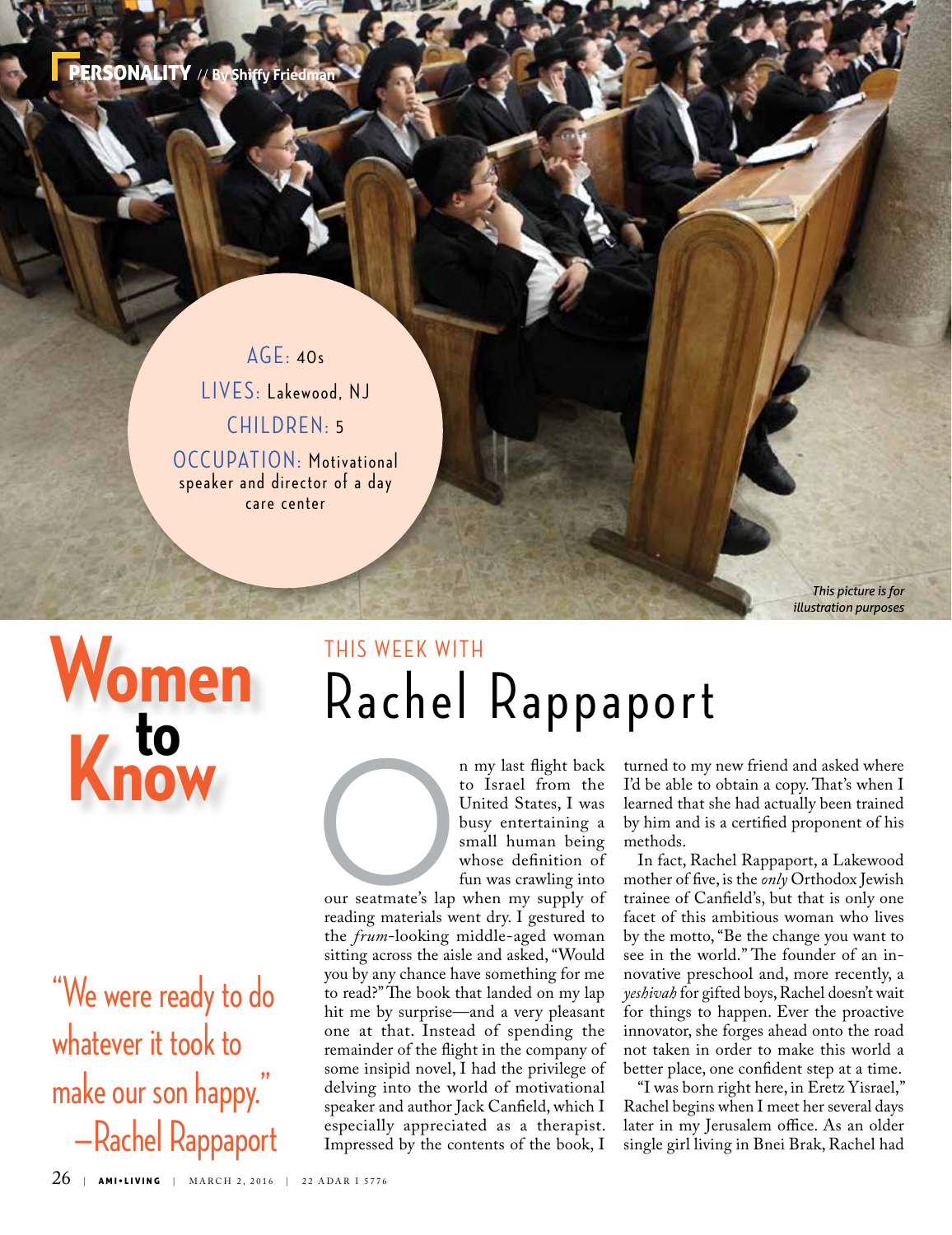a flourishing career as the cofounder and director of the Savyon Center for Jewish Education, an interactive museum that attracts 10,000 visitors a year. As part of her work, she created a training program to teach secular teachers how to impart lessons about *Yiddishkeit*. "I felt like I was really making a difference, which made it hard for me to leave," she reminisces. But heeding the call of Rebbetzin Rishel Kotler, *a"h*, a second cousin of her late father who was with him in Shanghai during the war, she crossed the ocean and settled in Lakewood. "The Rebbetzin invited me to stay at her house. She felt it was time for me to do my *hishtadlus* in America, as at that point I already knew about all the eligible young men in Eretz Yisrael," she says with a smile.

"The Rebbetzin was an incredible dating coach. She taught me things I carry around with me till today. We'd stay up until four in the morning talking about life, marriage and *emunah*. One of her dating tips was that if I observed something in a young man that impressed me, I should tell him. 'Don't let it sit in your head!' she advised me. Before going on my very first date in America I asked her, 'What is the one thing I should have in mind?' Do you know what she said? 'Rochela, just go and have a good time.' She taught me to just *be*.

"In the end, Rav Malkiel, *shlita*, was our *shadchan*. My English teacher must have danced in the streets when she heard about my *shidduch*, because while I'd always excelled in math, I slacked off in English, and here I was marrying an American boy and setting up my home in Lakewood."

When Rachel's children were ready for preschool, two aspects of the American system concerned her. "I was surprised at the level of preschool education in America compared to Israel, and there was no real solution for full-time working mothers." Rachel and her husband asked a *sh'eilah* of Rav Reuven Feinstein, who advised them to open a daycare center.

Rachel then proceeded to turn the concept of childcare in Lakewood on its ear.

She tells me with pride. "We introduced the option of starting earlier and ending later, catering to the *yeshivah* schedule and enabling *yungeleit* to arrive to their *seder* on time and relax *bein hasedarim*, and even stay for *Minchah* with *menuchas hanefesh*." Rachel and her staff devised a curriculum emphasizing the set of 44 skills each child should attain by 18 months, as well as the 99 skills to be mastered by the age of four. "In the beginning I was up to my neck with work, but I eventually learned to delegate. I'm still very involved in the training of our staff. I also loved being in the same building as my children while they were growing up. It was like I was in the kitchen and they were in the living room. I'd go over to their classrooms every so often to give them a hug and a kiss, and I liked knowing exactly what they were learning."

It was after a difficult chapter in her life dealing with the loss of several close family members that Rachel attended Canfield's seminar. When she returned home and realized how the sense of empowerment she had gotten from it was impacting her life, she dreamed of spreading Canfield's message to the *frum* community. At that point, however, she and her husband were still in debt, and the training program cost a hefty \$20,000. A year and half later, they were thankfully debt-free.

It was time for Rachel to take the "Train the Trainer" course and become a certified "human potential trainer" with the credentials to "empower audiences and changes lives. I wanted to transmit these messages to our community. My first goal was to come to Israel and empower the women here. There is so much poverty, and many people have no energy. The security situation only compounds the need. I wanted to tell these women that there's a way out. Last year I went to Eretz Yisrael five times."

In fact, my meeting with Rachel takes

## **BROWSE FIND ORDER**

**it's that easy.**

 $\cal O$ 

#### **www.buttonsbebe.com**

**FREE SHIPPING & FREE RETURNS**

buttons bēbē Exclusive baby and toddler boutique

**FOLLOW US**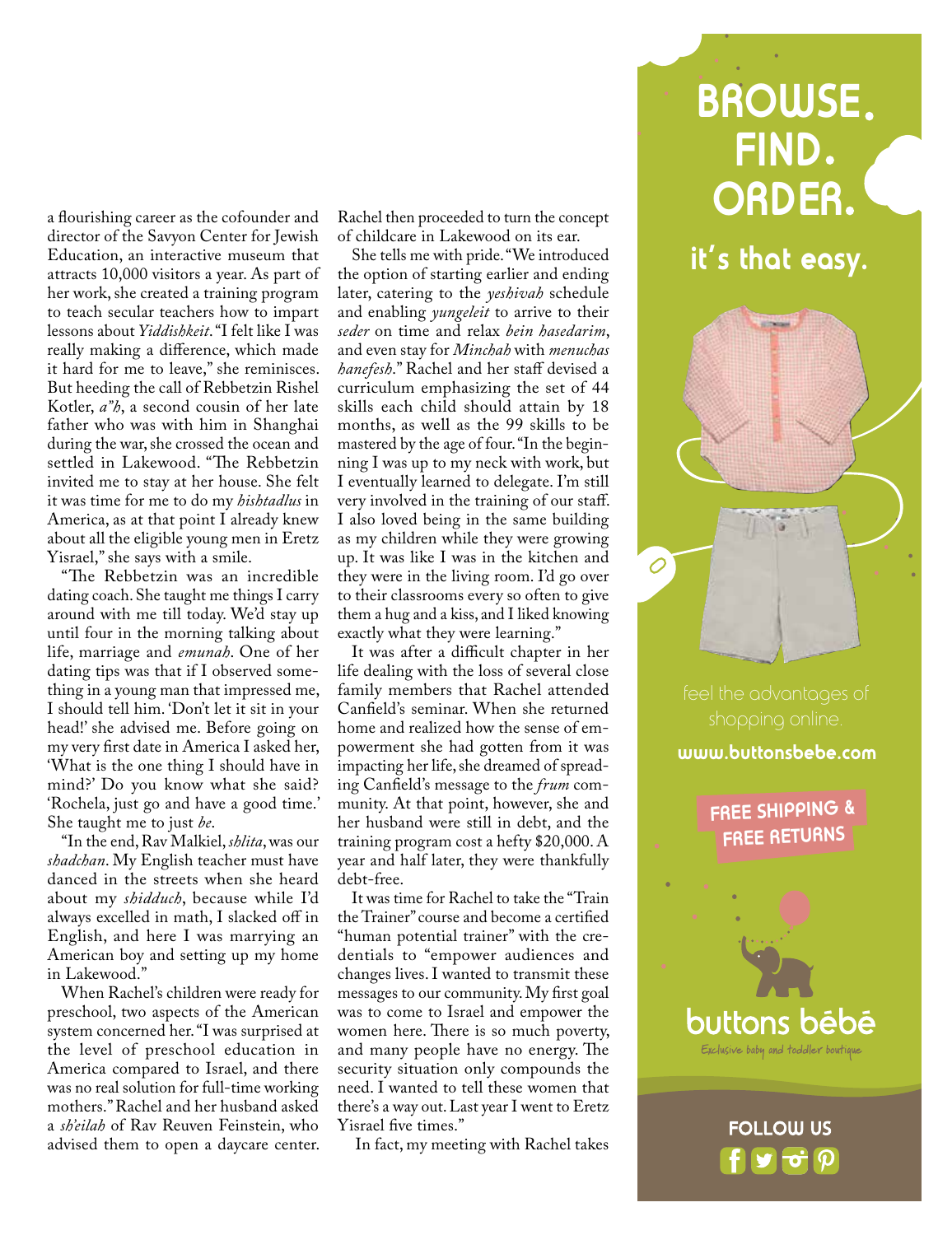place between two of her group workshops.

"Is your family supportive?" I want to know.

"While my husband and I agreed that attending Canfield's seminar was the right move, at first we thought that perhaps it would be better to postpone it for a few years, until the children were a little older. So we went to ask Rav Reuven Feinstein, as we always do, and he said, 'No, you have the fire now. Go and do it.' My children do miss me," Rachel admits, pulling out an envelope containing a letter filled with her son's childish scrawls, "but when I think about why I'm doing what I'm doing and that I have rabbinical *haskamah*, I know I need to continue. It's the transformation I see in these women that keeps me coming back. A lot of people feel stuck and want to accomplish more. Their relationships become deeper and richer."

Of course, Rachel applies her skills in her own home as well. Last year, when one of her young sons was exhibiting rough behavior, she and her husband consulted with several *rabbanim* and therapists, desperate to figure out where they'd gone wrong. "We were ready to do whatever it took to make our son happy. My husband, who's in *kollel* all day, works with kids-at-risk as a volunteer, so he's very much in tune with children's needs. He realized that our son's extreme responses were not in proportion to the triggers. For example, even a simple request had the potential to cause an

intense flare-up. Neither of us could figure out what was bothering our son.

"I spoke to a *rebbetzin* with whom I am close who said, 'This is your opportunity to see what you can fix in your home. Is it your *shalom bayis*? Your approach to *chinuch*?' We spent hundreds of hours and tons of money trying to get to the bottom of his bitterness. We were ultimately told that the problem wasn't coming from the home, it was coming from the school, or more accurately, the school system. It was not geared for a child like him."

"But wasn't that a relief ?" I wonder aloud, thinking how much I'd appreciate official approval of my home and parenting style!

"Of course, but we were still at a loss," she explains.

Because Rachel and her husband wanted to get to the bottom of their son's problem, they pulled him out of school and hired two private *mechanchim* to learn with him. Before they began, however, they filled them in on the boy's history, explaining that he had been diagnosed with ADHD and that he couldn't sit still in class. What happened next was revelatory.

"We asked them to give him a break after every half hour of learning. One of the tutors was actually a former *talmid* of my husband. On his first day with our son, he texted my husband after one hour, 'STILL LEARNING,' then again after two hours, 'STILL LEARNING.' They ended up sitting together the entire

morning.

"The afternoon was spent doing various activities, and in the evening our son learned with a different *yungerman*. After three days of this my husband pointed out, 'Look how calm and relaxed he is! Where's the ADHD?' We realized that our son had been *pashut* hungry for knowledge. Just as a baby cries and cries until you feed him, our gifted child's mind was begging to be nourished."

Once the Rappaports came to this conclusion and understood how miserable their son must have been, it occurred to them that there must be many more like him out there. They then went to various *rabbanim* including Rav Shmuel Kamenetsky, Rav Moshe Feigelstock, *zt"l*, Rav Yaakov Bender, and of course, Rav Kotler and Rav Feinstein. "When we consulted with Rav Yehuda Jacobs, he told us that if even half a percentage point of Lakewood children were in that category, we'd still have enough students to create a school for high-achievers. Armed with *daas Torah*, we decided it was time. We understood that if a child doesn't feel fulfilled he'll always be searching."

In their effort to get the project off the ground, the Rappaports hired master *mechanech* Rav Asher Rottenstreich, who has 30 years of experience in *chinuch*, to serve as the principal of the school, which they named the Mechinah. Next, they handpicked the *rebbeim* for their program, one of whom was a principal for many years. They also created a top-notch